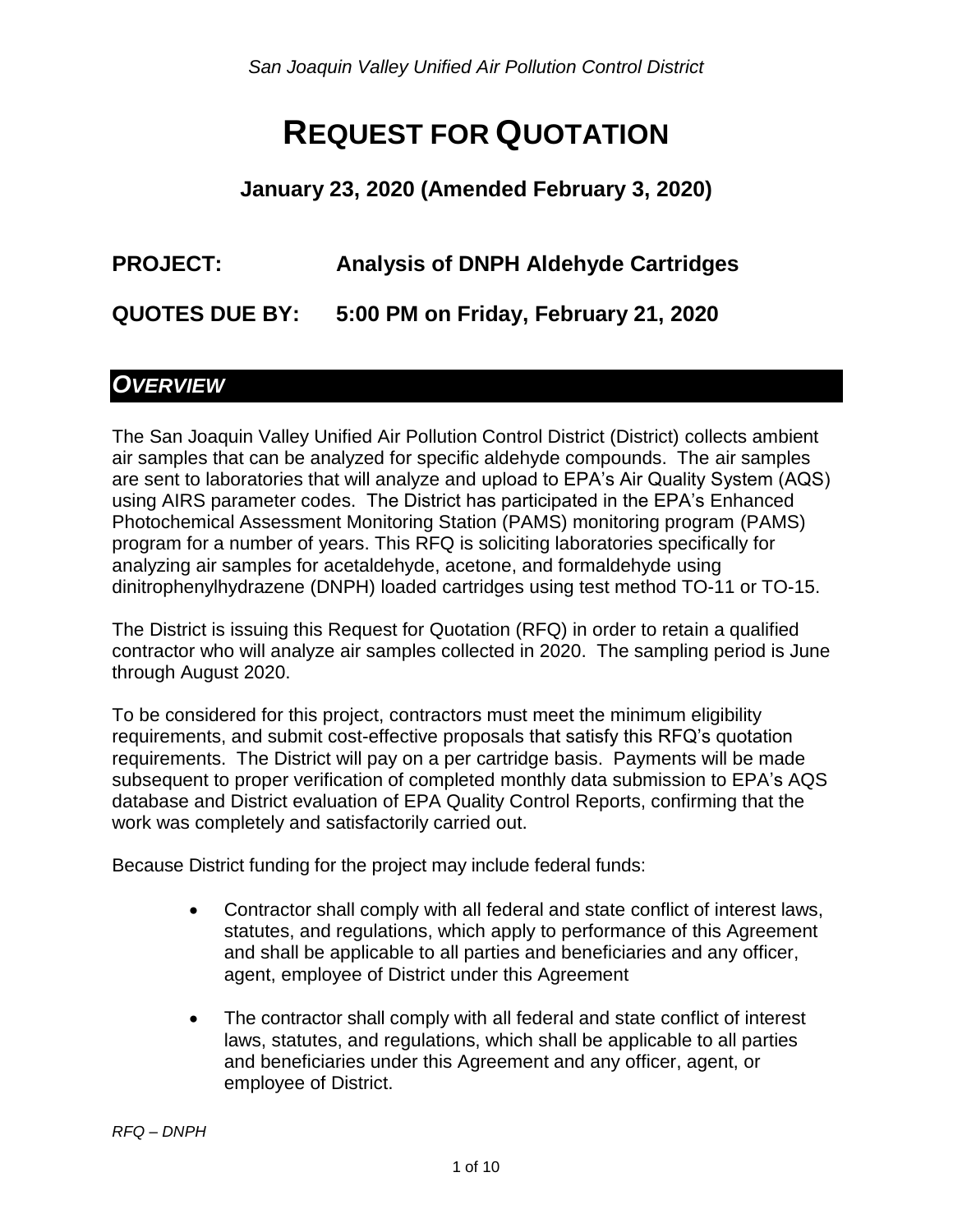- The contractor must not be presently debarred, suspended, proposed for debarment, declared ineligible, voluntarily excluded from participation or otherwise excluded from or ineligible for participation under federal assistance programs. Contractor must ensure that all subcontractors employed for conduct of this project also certify compliance with this provision of law to the contractor.
- The contractor or any individual identified in the proposal that appears in the Excluded Parties List System (EPLS) is not eligible for award of a contract. The EPLS is a central registry that contains information regarding entities debarred, suspended, proposed for debarment, excluded, or otherwise declared ineligible from receiving Federal contracts. Access to the EPLS is available at www.epls.gov.
- The contractor certifies by signing the signature page of the original copy of the submitted proposal and any amendment signature page(s) that the proposer is not presently debarred, suspended, proposed for debarment, declared ineligible, voluntarily excluded from participation, or otherwise excluded from or ineligible for participation under federal assistance programs.

The contractor will provide certification that commercial general liability insurance coverage (\$1,000,000 per occurrence) for bodily or personal injuries or for property damage as well as Workers Compensation Insurance as in accordance with the California Labor Code are obtained and are in full force.

The District reserves the right to reject any and all quotations, and to make no awards.

#### *SUBMITTAL INSTRUCTIONS*

A contractor who submits a quotation in response to this RFQ must adhere to the following instructions:

- 1. The deadline for submitting quotations is 5:00 PM on Friday, February 21, 2020. Quotations received after this time and date will not be accepted.
- 2. Quotations are to be mailed to the following address:

San Joaquin Valley Unified Air Pollution Control District Attn: Stephen Shaw Senior Air Quality Specialist 1990 E. Gettysburg Avenue Fresno, CA 93726-0244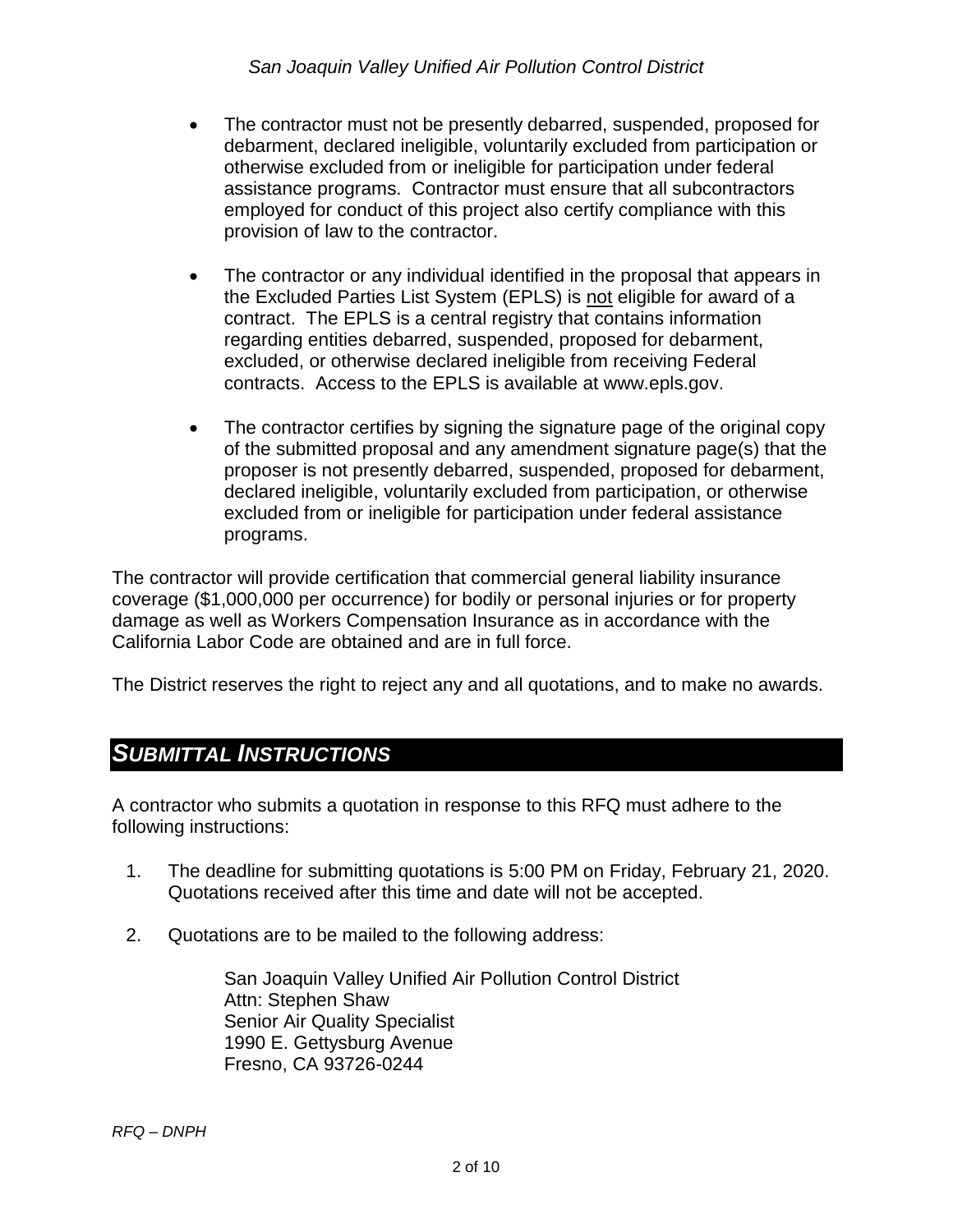- 3. The envelope should be marked with title "Quotation for Analysis of DNPH Aldehyde Cartridges."
- 4. Include five (5) hard copies and one (1) electronic copy of the quotation.

### *MINIMUM ELIGIBILITY REQUIREMENTS*

Contractors must meet the following minimum eligibility requirements:

- 1. Successful completion of TO-11 or TO-15 analyses for a public agency within the last 3 years for acetaldehyde, acetone, and formaldehyde.
- 2. Possess demonstrated ability to create and upload AQS data files within the last 3 years. Provide copies of appropriate AQS load reports.
- 3. Completion of Attachment A (Itemized Cost List).

### *QUOTATION REQUIREMENTS*

At a minimum, submitted quotations are to individually address the above 3 'Minimum Eligibility Requirements' and the below numbers 2 through 11 of the below 'Quotation Requirements:'

- 1. Not exceed 20 pages in length (including cover letter and reference material) and pages must be numbered.
- 2. Describe previous experience in the documentation and analysis of DNPH Aldehyde Cartridges using TO-11 or TO-15 specifically for acetaldehyde, acetone, and formaldehyde.
- 3. Provide qualifications of contractor staff who will be assigned to this project, and describe the role of each assigned staff member to be used in the project.
- 4. Generally describe the process that the contractor will use in the analyses of the samples.
- 5. Describe previous experience with AQS, including uploading data into AQS, and including a report from AQS of data that was uploaded by your respondent from the last three (3) years.
- 6. Include a price quote on Attachment A (Itemized Cost List) for the analysis of an Audit Sample or Performance Evaluation that the District may request.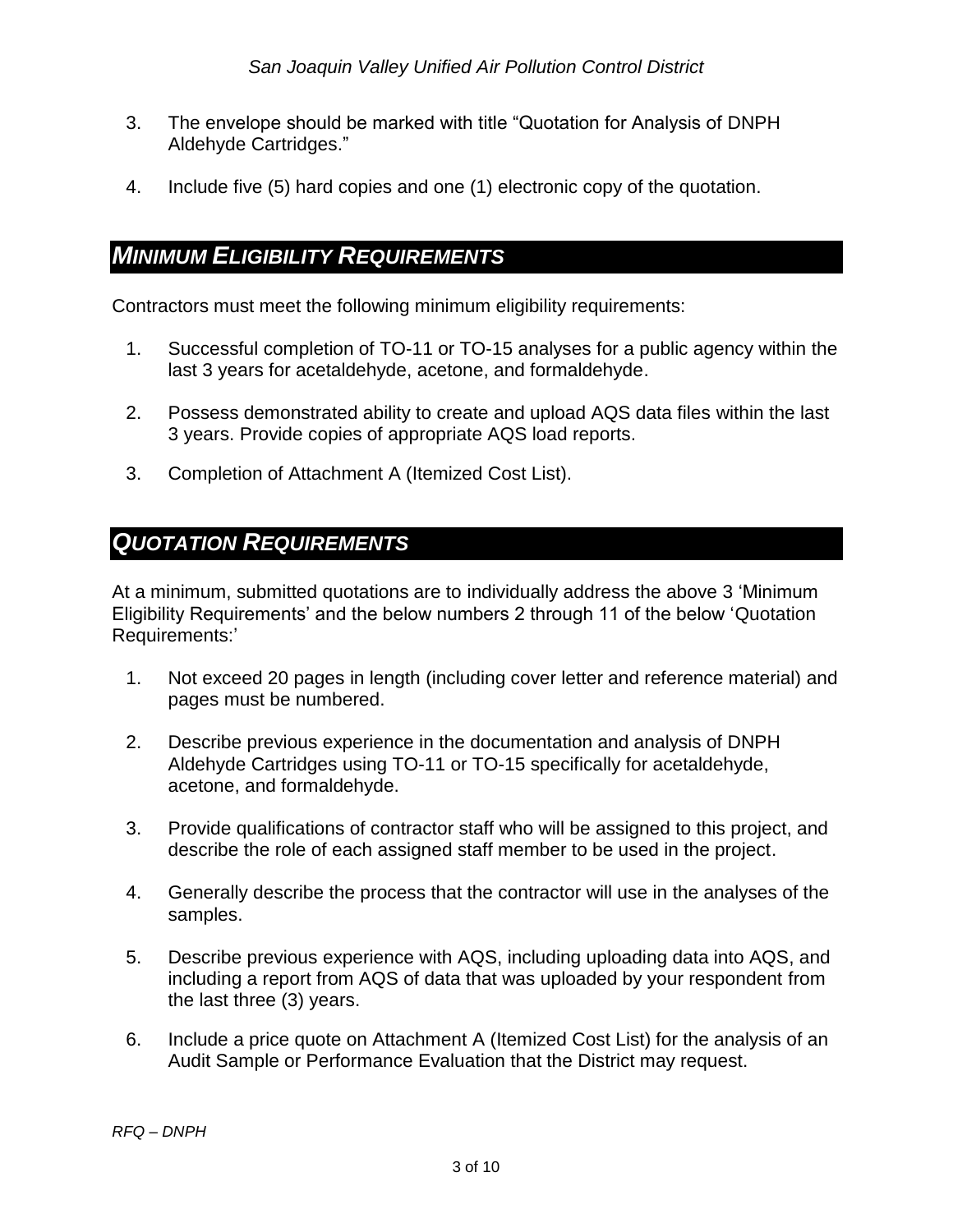- 7. Provide the cost on Attachment A (Itemized Cost List) for 4 new glass tube ozone scrubbers for Xontech Model 925 carbonyl samplers and their preparation and maintenance.
- 8. Include a price quote on Attachment A (Itemized Cost List) for each of the following items on a per cartridge basis:
	- a. The preparation and certification of sample cartridges.
	- b. The cost of analysis of the cartridges.
	- c. The cost of the creation of the AQS transaction files and uploading the files.
	- d. Documentation of invalid samples and missing sample runs.

### *GENERAL PROJECT GUIDELINES*

The following is a description of the general project guidelines, requirements, and responsibilities that both the District and contractor will hold during the life of the project:

- 1. At any time the District may require that the contractor successfully complete an analysis of an Audit Sample or Performance Evaluation in order for the District to evaluate the performance of the lab.
- 2. The contractor will supply the cartridges necessary for any Audit Sample or Performance Evaluation.
- 3. In 2020, there will be approximately *350* samples sent to the contractor for analysis. This number may increase or decrease depending on the number of samples collected. Sampling is scheduled for June, July and August of 2020.
- 4. The contractor shall perform DNPH aldehyde cartridge analyses using TO-11 or TO-15.
- 5. There three (3) compounds to be analyzed are acetaldehyde, acetone, and formaldehyde.
- 6. The contractor will supply new cartridges with DNPH loaded on a silica gel substrate. The contractor will ship 350 cartridges to the District as soon as possible after signing of the contract. The contractor will contact and coordinate with the District with regards to shipping locations and addresses (Fresno and Bakersfield). The contractor is responsible for all record keeping and costs regarding shipping the cartridges to the two locations, recording the number of cartridges sent, the manufacturer's cartridge lot number being sent to each location, and the shipment's date. The contractor is responsible for all record keeping and shipping and handling costs of other materials being sent to the District and/or the audit laboratory for this project.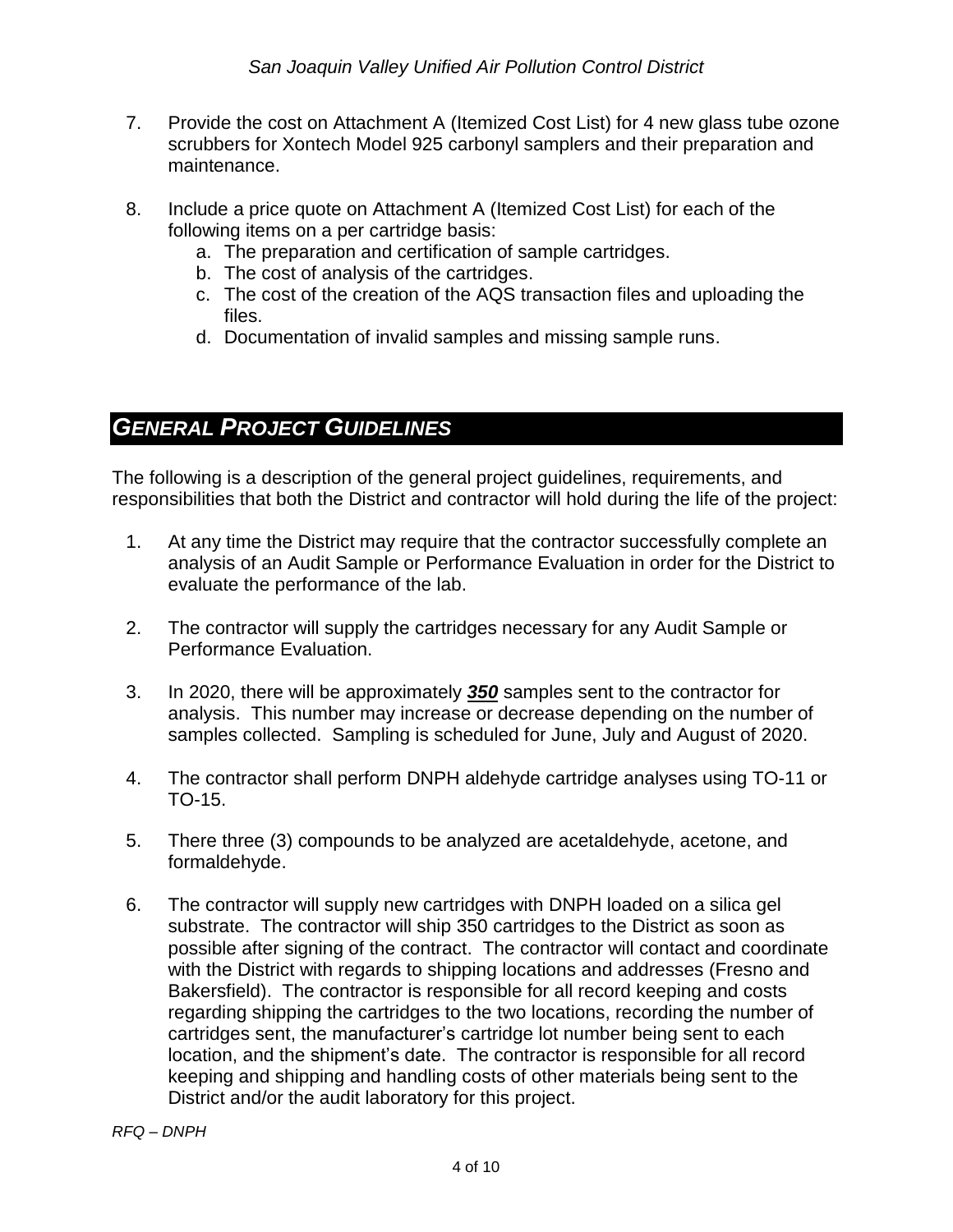- 7. If warranted, the contractor shall provide to the District specific instructions detailing the specific procedures for handling the cartridges. If the contractor prefers that the collected samples be returned to them using a specific kind of container and/or cooling material, other than what the District proposes to use, then the contractor must supply these materials to the District as part of the contract. The containers/shipping materials must meet all Department of Transportation and Federal Aviation Administration requirements for safe handling and transport provided by shipping companies like UPS or FedEx. If the contractor desires the District to use a particular written form for tracking the exposed sample (i.e. a chain of custody (COC) form other than the form the District provides), the contractor will supply a sufficient quantity of these forms for use by District staff.
- 8. The contractor is responsible for all record keeping and shipping and handling costs of the cartridges and other materials being sent to the District and/or the audit laboratory for this project. The District is responsible for recording keeping and shipping costs to return exposed cartridges to the contractor.
- 9. Payment schedule:
	- a. Since this is a short term contract, the District prefers invoicing when all the work is completed to the satisfaction of the District. Upon receiving the invoice, the District will compare what was uploaded to AQS with the documentation provided by the contractor and insure that all of the contract requirements are met. Once everything is verified, the contractor will send a single invoice to the District and payment will be made.
- 10. The contractor shall retain and archive a copy of all paper and electronic records of this project for a minimum of three (3) years. The archived records will include any documentation pertaining to the analysis and reduction of raw and processed data, including calibrations, samples and run sequences. In the case where there is a need of clarification or investigation of the reported data, the contractor will provide any and all necessary information as requested so that the entire analysis can be reconstructed.
- 11. The contractor will be available by phone to discuss issues related to this project on the same business day that the District places the call with the contractor. The contractor shall notify the District immediately upon the discovery of any irregularities during the course of the project.
- 12. It is understood by the Contractor that time is of the essence in the performance of this project.
- 13. Since this Agreement will exceed Ten Thousand Dollars (\$10,000), the contractor will be subject to examination and audit of the auditor general for a period of three (3) years after final payment under contract.

*RFQ – DNPH*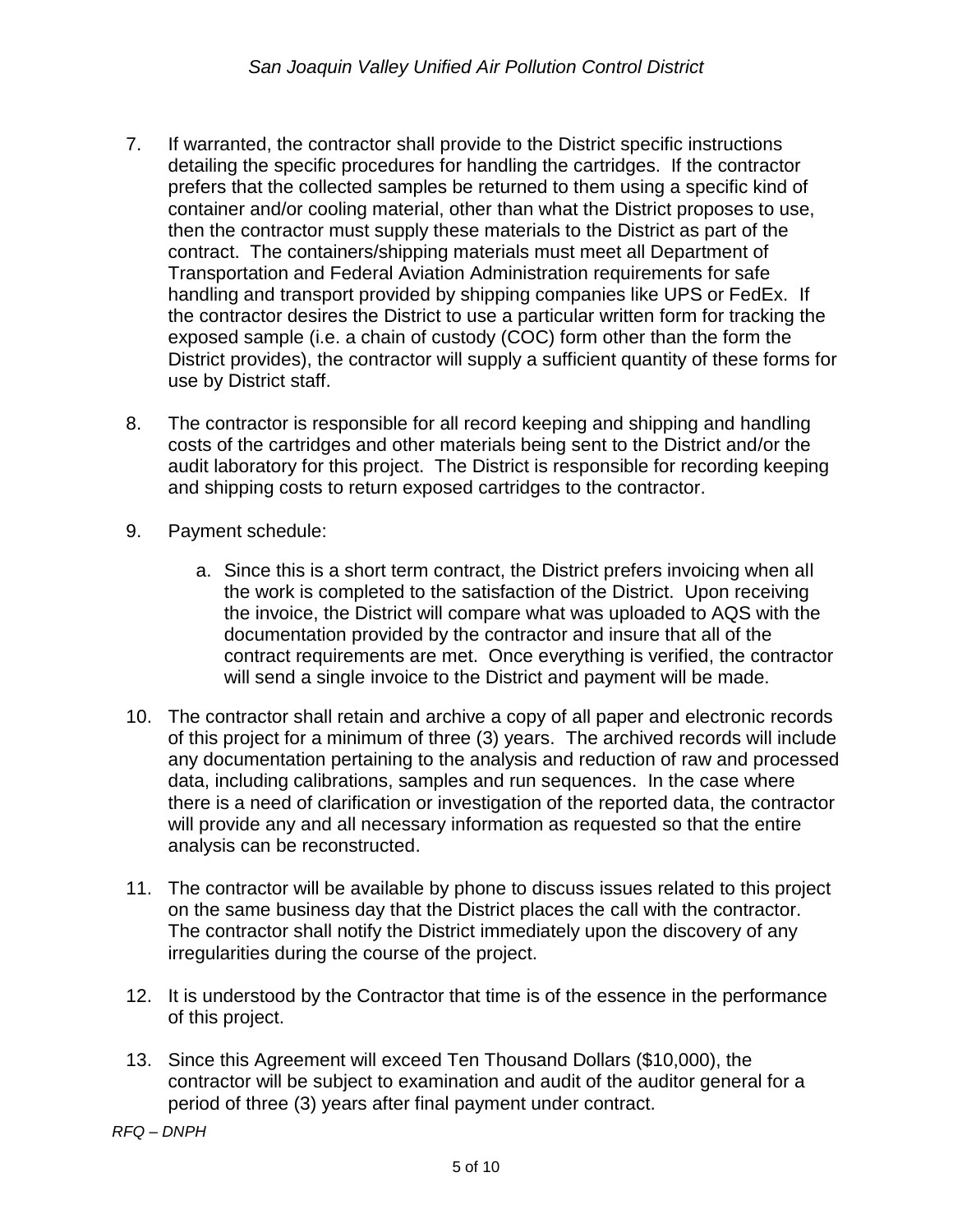## *QUALITY CONTROL REQUIREMENTS*

The following procedures will be employed to ensure the quality of the project and the resulting data:

- 1. The contractor is to provide their own certified TO-11 or TO-15 Reference Gas Cylinder for calibration standard purposes. The gas cylinder must include the compounds appropriate for TO-11 or TO-15. These gases must be traceable to a National Institute of Standards and Technology (NIST) standard.
- 2. The contractor will ensure that upon receipt of the cartridges for analysis, they will be immediately placed in a refrigerated and isolated environment of 4 degrees Celsius or less to prevent degradation of the samples with the time between sampling and extraction not exceeding 2 weeks. The contractor will also ensure the samples will be promptly analyzed for the same reason.
- 3. The contractor shall provide the District with "gold ring" cartridges. The District will reject any cartridge not of this kind.
- 4. Only new Waters-brand cartridges (Sep-Pak DNPH-Silica Short Body Cartridges, part number WAT037500) are to be supplied by the contractor, and proof of the shelf life must be submitted to the District with the shipment (all cartridges must be of no more than one (1) month old at the time of purchase, and less than 3 months old for sample collection. All cartridge expiration dates must be after September 30, 2020. The District will not accept used or reconditioned cartridges. Cartridges must be in their sealed pouches, kept unexposed to sunlight, and be maintained under a monitored temperature of 4 degrees Celsius or less. Shipped cartridges must be provided with enough ice for the shipment to arrive at the District with the cartridges still under the cover of ice. The District will not accept cartridge shipments that do not arrive under iced conditions. Left over cartridges will be returned.
- 5. For each manufacturer's lot of cartridges, at least one (1) cartridge per lot is to be analyzed for purity by the contractor prior to shipment. A copy of this analysis is to be forwarded to the District by including the report with the shipment of cartridges.
- 6. The contractor will supply the District with five (5) denuder ozone scrubbers for Xontech Model 925 carbonyl samplers. It will be the contractor's responsibility to purchase, service, and coat the interior of the denuder ozone scrubbers. The denuder ozone scrubbers are required to arrive at the District intact and unbroken. Should the denuder ozone scrubber arrive broken, it is the responsibility of the contractor to replace it at their expense. Denuder ozone scrubbers must adhere to the 1998 USEPA PAMS TAD, TO-11, or TO-15. The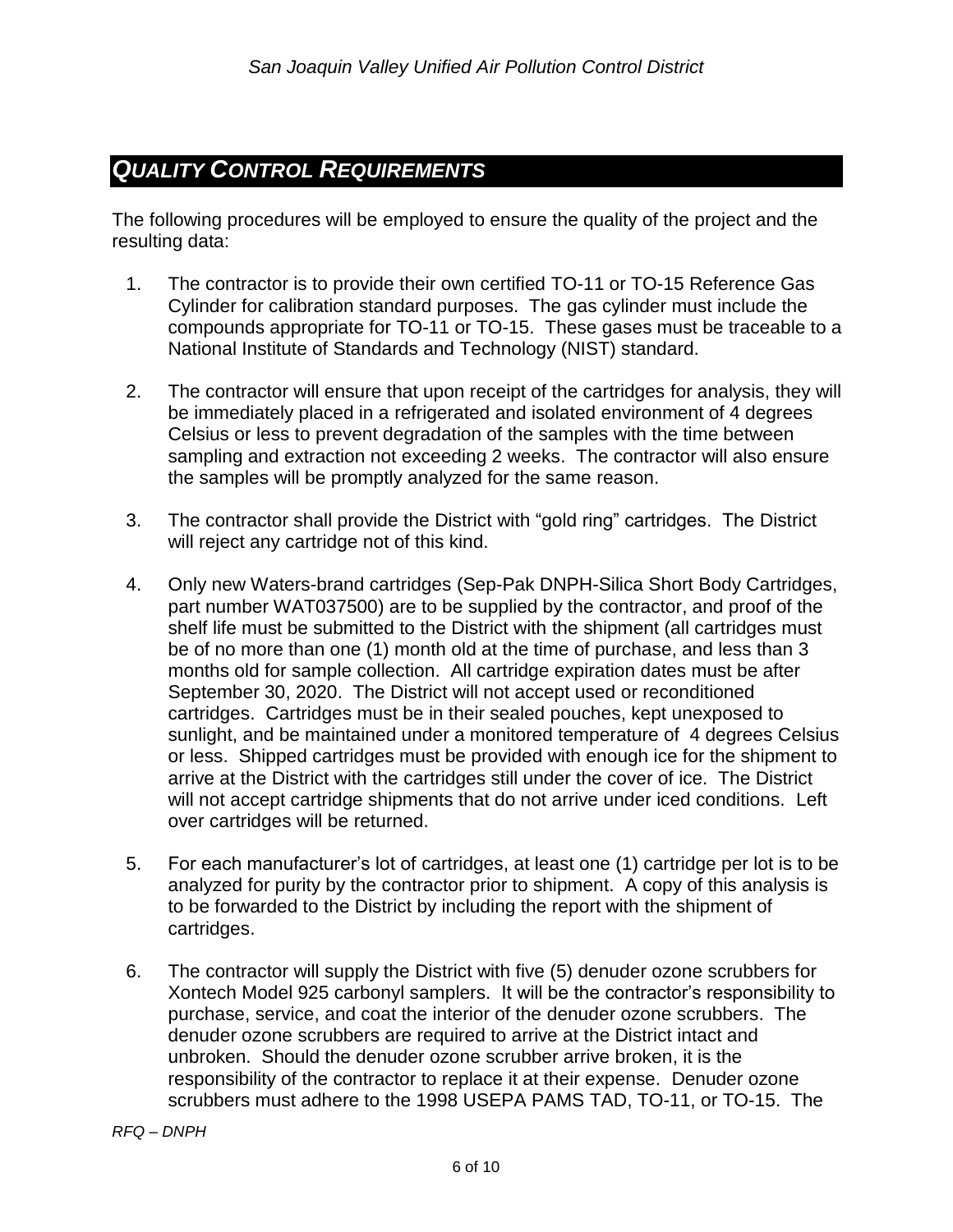denuder ozone scrubber construction material must be glass or copper tubing, and be treated as required in the 1998 USEPA PAMS TAD, TO-11 or TO-15.

- 7. The contractor will provide written documentation indicating the methodology used for analytical instrument calibration, analysis and quality control/assurance. Copies of all related paperwork used to conduct data analysis such as chromatograms; instrument calibrations, etc. shall be supplied to the District in an electronic file format (DVD, Flash Drive, Compact Disc, etc.)
- 8. At the District's discretion and at no additional cost, the contractor will analyze for quality control purposes any audit cartridge(s) sent to the contractor by a CARB, USEPA and/or EPA approved National Air Toxics Trend Stations (NATTS) Laboratory designated by the District. Contractor shall provide copies of these audit results to the District. The results shall include all pertinent information regarding calibration reports and standard certificates.
- 9. It is at the District's discretion to send duplicate samples for audit purposes.
- 10. The contractor will analyze contents of only the valid samples as identified in District chain of custody (COC) forms. The contractor will not analyze contents of invalid samples. The contractor will appropriately document missing samples.

### *DATA REQUIREMENTS*

The following is a list of requirements for the collection and reporting of the data involved in this project:

- 1. The contractor will only report data for acetaldehyde, acetone, and formaldehyde.
- 2. The laboratory will upload the results of the analysis to AQS as 'Reported Data.'
- 3. Laboratory equipment must be capable of detecting and measuring levels of VOCs as low as one (1) Parts Per Billion carbon (PPBc) but reporting all detection levels.
- 4. Reported data is to meet Level IV criteria according to EPA guidelines for PAMS documentation (Laboratory Documentation Requirements For Data Validation, Document Control Number 9QA-07-89, January 1990).
- 5. Data is to be reported to the District in both Parts Per Billion carbon (PPBc) and Parts Per Billion volume (PPBv).
- 6. The data formatted and uploaded to the AQS database is to utilize PPBc.
- 7. All measured values are to be reported. Any data below the Practical Quantification Limit (PQL) will be reported and flagged with "LJ". All non-

*RFQ – DNPH*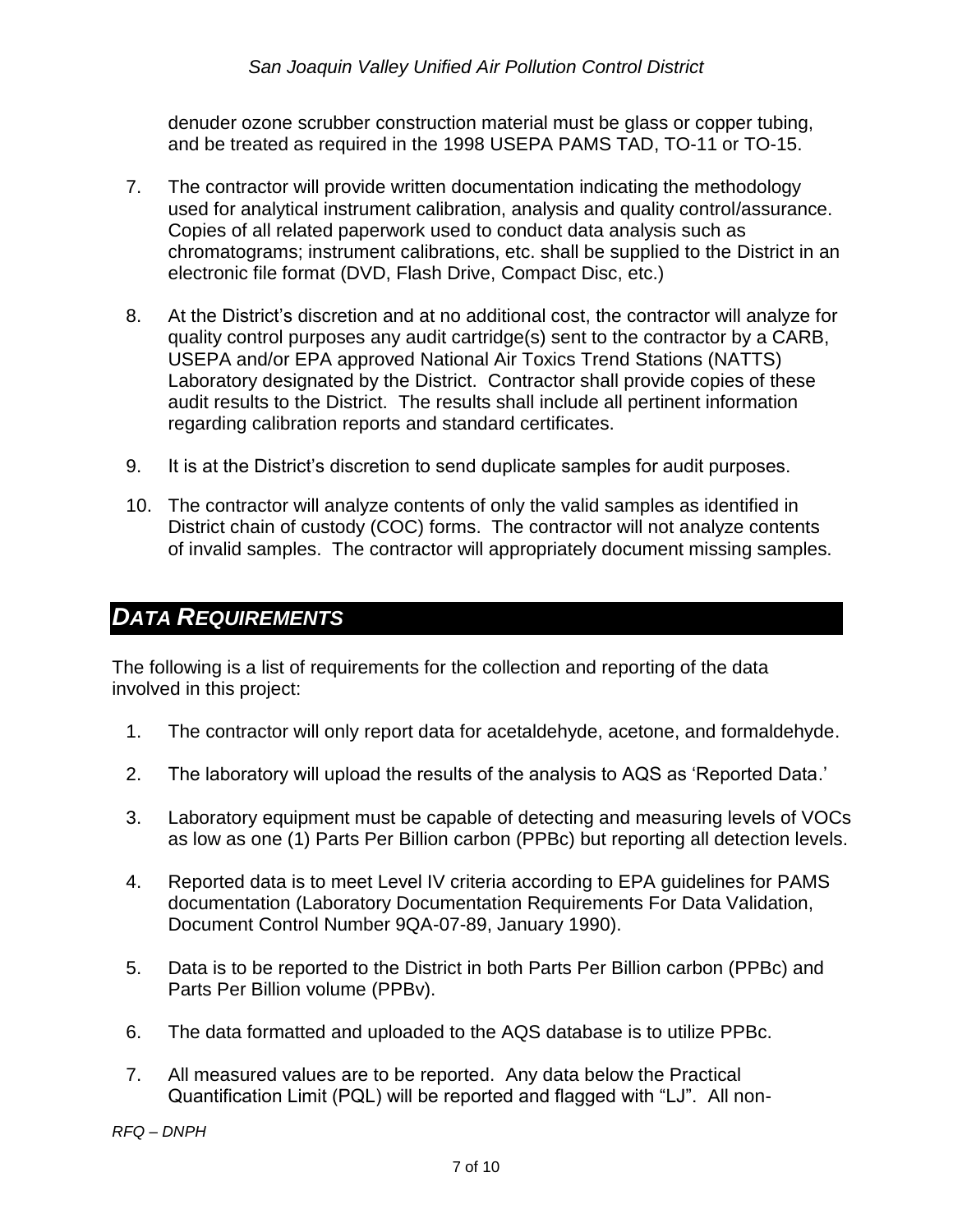#### *San Joaquin Valley Unified Air Pollution Control District*

detectable data will be reported as zero and flagged with "ND". Other Qualifier Codes can be used if necessary.

- 8. The contractor will submit monthly e-mails summarizing the analyzed data during the course of the project.
- 9. The contractor's monthly data files and reports will provide the resulting data on a single CD, DVD, or flash drive :
	- e. The CD, DVD, or flash drive shall have a subdirectory dedicated to each site's files labeled with the site's name and AIRSCODE. Each site will have monthly subdirectories containing all of the relevant files for that month as described elsewhere in this RFQ.
	- f. EPA Quality Control Reports: 'Load Report', 'Statistical Evaluation and Critical Review Report' and the 'Raw Data Inventory Report' shall be also recorded on the same CD, DVD, or flash drive used above.
	- g. This CD, DVD, or flash drive will be sent to the District after all the data is uploaded into AQS.
- 10. All laboratory activities and completed data file uploaded reports (to include passage of EPA Quality Control Reports) are to be submitted to the District and AQS by **no later than November 30, 2020.**

### *EVALUATION OF RESPONSES TO THIS RFQ*

Each response to this RFQ will be evaluated with particular emphasis on how well the respondent complies with the information requested in this RFQ, experience in PAMStype analysis, experience in uploading to EPA's AIRS system, cost of postage and cost for services as shown on Attachment A. Not providing all of the information requested in this RFQ will lower the overall score and may be grounds to disqualify the response from further review.

#### *INQUIRIES*

Technical and administrative questions concerning this RFQ should be directed to Stephen Shaw, Senior Air Quality Specialist, San Joaquin Valley Unified Air Pollution Control District at steve.shaw@valleyair.org or (559) 230-6000. An editable copy of Attachment A (Itemized Cost List) is available on request.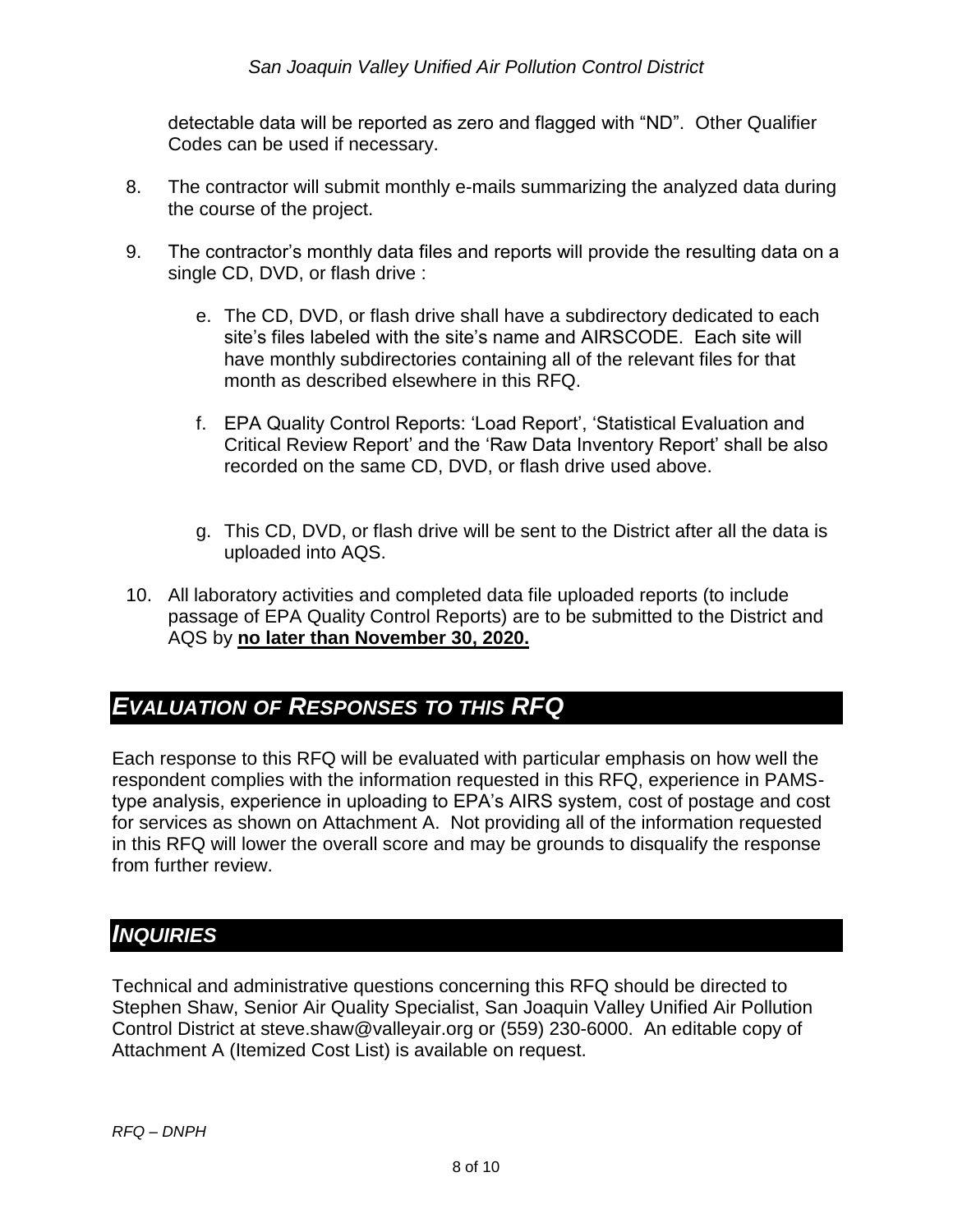Attachment A

Itemized Cost List